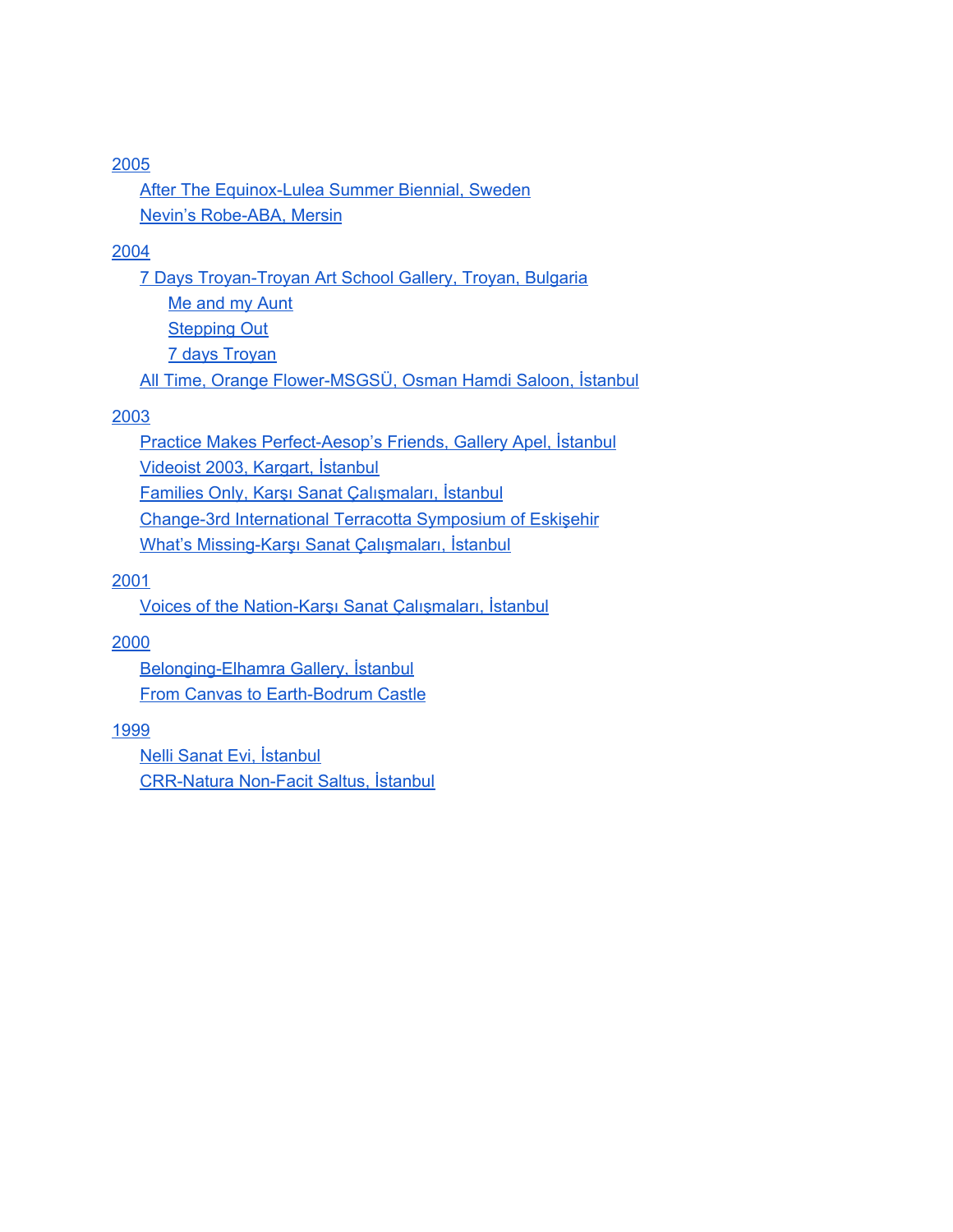<span id="page-1-0"></span>

## After The Equinox-Lulea Summer Biennial, Sweden

This work was a form of ecological protest against air-travel and its pollution. The theme for the biennial was Industry and Nature and the effect industry had upon nature. All artists that were chosen to participate were invited to come and work there. Artists were to go by plane. Maria Sezer

thought it was ironic to harm nature while making an observation about the relation between industry and nature. The timing of the biennial was such that everybody there would be able to experience the mid-summer. A very tempting thing and difficult to refuse but in order to consume less, she knew everybody will have to make sacrifices, she decided not to go and to make a work about that place without having to actually go there.

Nowadays many artists travel very much and the biennials are often a means to get many people to the place of the biennial, one could pose that they have become touristic events and because of the travel, they initiate are polluting. Hence Sezer made a "long-distance" work which she totally did over the internet with a local person, also an artist from Lulea, whom she asked to make daily walks, take photographs of the local vegetation and send them to her. She then asked her to collect material that she chose from the pictures which she felt were representative for the area. According to the plan of the gallery where she was to exhibit she designed a work with these materials. Her local partner made the work according to her plans. Next to the installation there was placed a computer on which all correspondence concerning the project from start to end could be followed. At the end of the exhibition, the materials were to be recycled. Because the event was around mid-summer, she called the work Equinox, referring to another timing of date in nature.

Most radical is Maria Sezer from Turkey, who in her After The Equinox is attacking the whole biennial culture as an expression of overconsumption and useless waste of resources. Sezer, for this reason, refrained from travelling to Lulea and instead she let a local assistant build an installation according to her directions.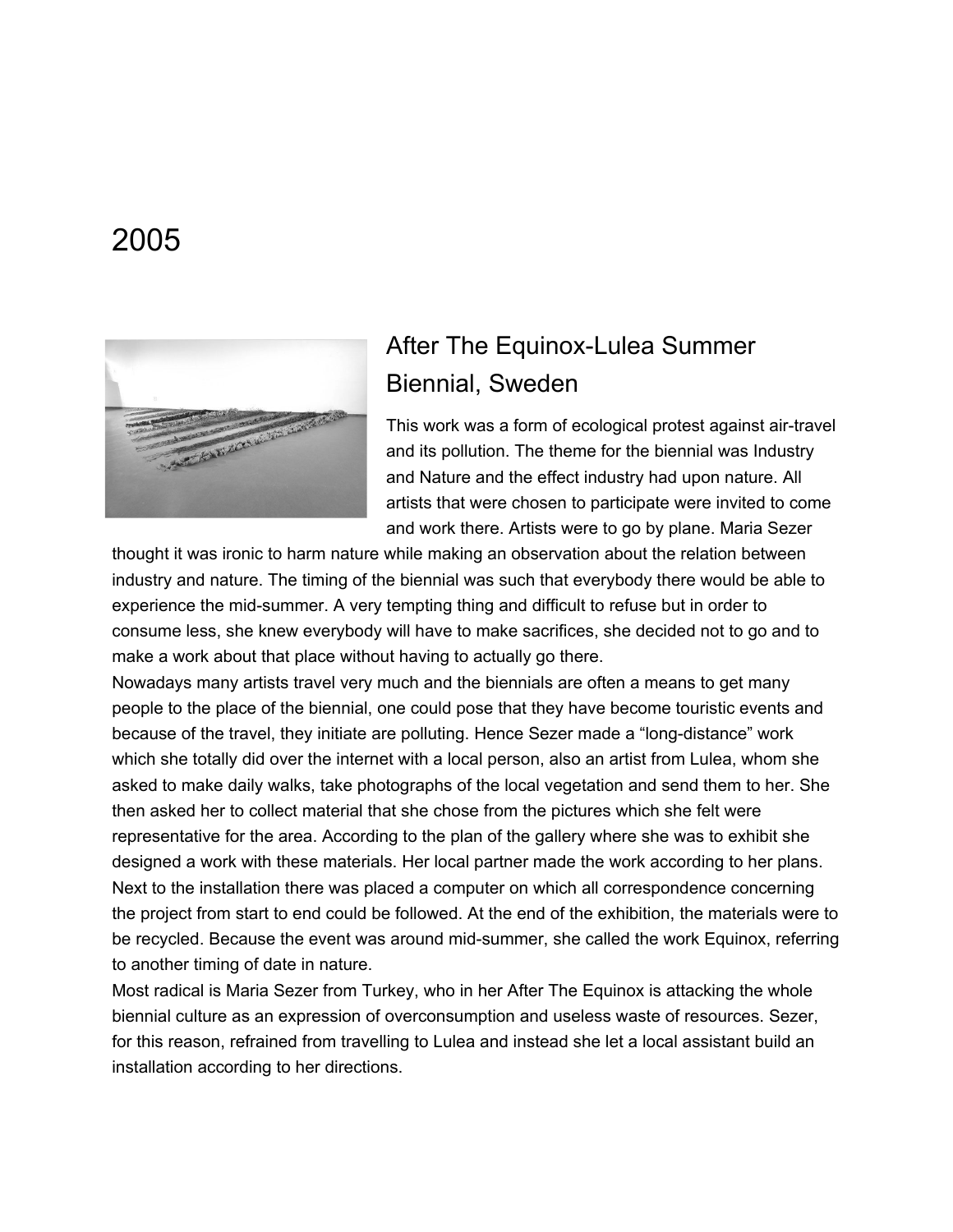It is a thought-provoking piece, which with its low-voiced severity sums up the ideas of the biennial about circulation and responsibility. On the flight home, I sit for a long time thinking about how global art will change when the oil one day will cease. I for one think that it can be quite interesting.

DN. Kultur / 09.08.2005, Dan Jönsson

<span id="page-2-0"></span>

### Nevin's Robe-ABA, Mersin

Nevin'in Entarisi means Nevin's Robe. Nevin, a girl's name, meaning "new", Entari being an old fashioned word for dress, thus making a connection to nature's donning of a new dress in spring. The work was woven in March. Maria Sezer used fresh plants she found locally, but at the same time, the dress had seedpods of the previous year in it, which are necessary for the continuation of new life. Like this, she tried to attract attention to the parallels between flora and woman as to the aspect of the capacity of the continuation of life. In this work, the geographical aspect also

played an important role by way of the local flora.

## 2004

<span id="page-2-2"></span><span id="page-2-1"></span>

## 7 Days Troyan-Troyan Art School Gallery, Troyan, Bulgaria

#### Me and my Aunt

"When Maria Sezer came to Troyan, she did not know what she would find and what work she would make: It was an adventure for her. Walking around, the first thing that struck her was the vegetation.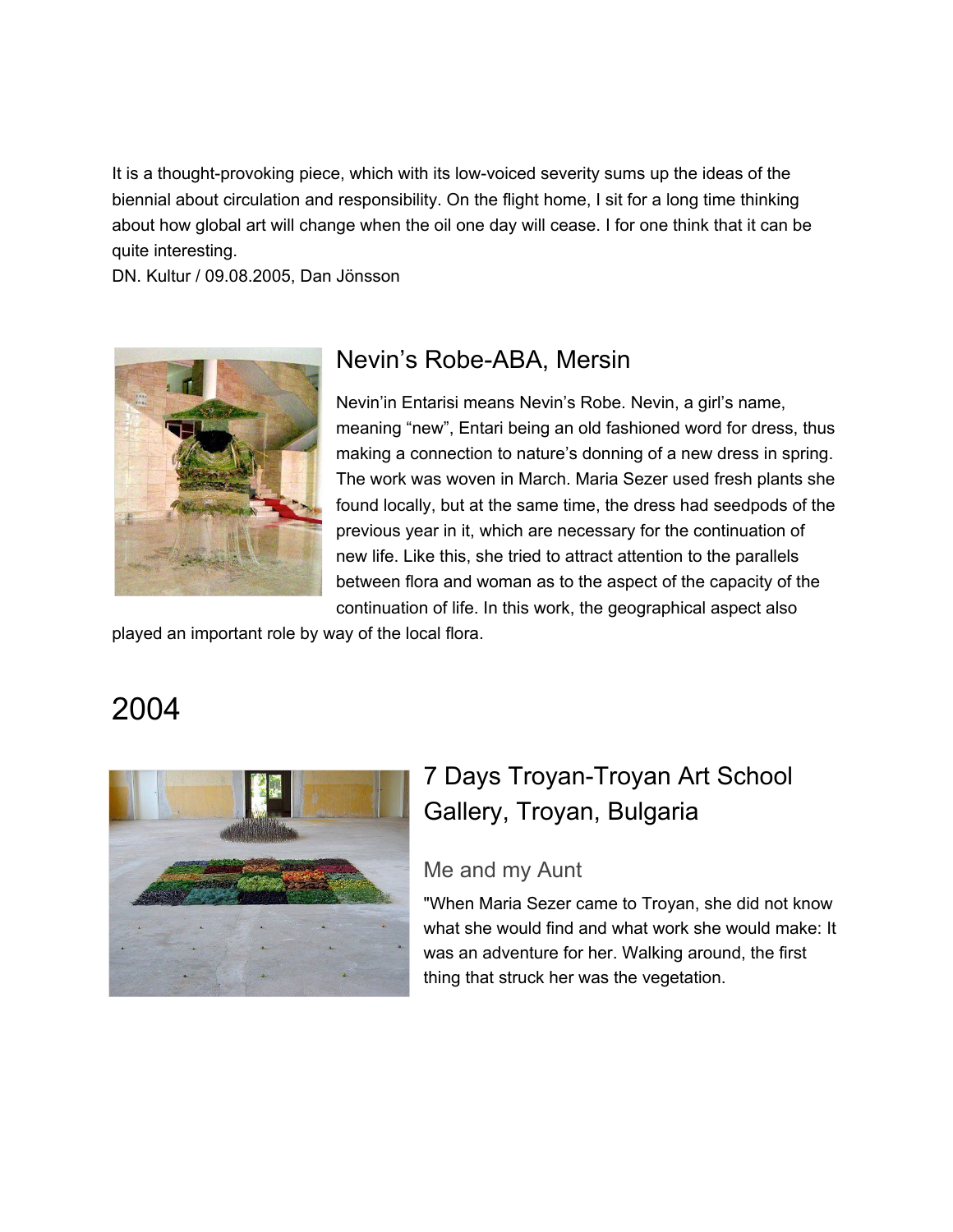Apple trees everywhere! Many of them had their apples laying on the ground, they looked abandoned. The apples had the most wonderful colours, ranging from green, yellow, orange and red. The first works she made were with these trees and apples. The ring of apples under the tree is a (wo-)man-made intervention to attract attention to a phenomenon otherwise unnoticed. The heap of ripe apples under the young apple tree has a more symbolical meaning. The ripe apples at the foot of the tree foretell the future of the apples still on the tree. The stem growing out of these apples points to the past of the tree as a seed. Future, past and present is mixed in this way."

#### <span id="page-3-0"></span>Stepping Out

The branch-men were made with the idea in mind that there is a promise of life in death. The disintegration of materials also means transformation and hope for new life. The branch-men are stepping out of clay, which itself was once a different material. Like this, the circle is closed. The artist liked the idea that one cannot easily see these branches are actually men. In nature, one can also only see different forms after looking closely.

#### <span id="page-3-1"></span>7 days Troyan

While working with the apples she got to know the place more intimately. There was a great variety of organic materials at hand. Sezer collected materials of different colours, shapes and textures. She perceived this collecting as a very female occupation. For ages of time women have kept their families alive by way of collecting food and medicine like this. Her collection was not intended to be food for the body, but rather a food for the soul. With all the collected materials she made up a "landscape" of this Troyan surrounding. Like a painter chooses his colours and shapes, she chose hers. This statement about the surrounding was not a picture of one moment, rather a picture of all times. The work contained dry leaves, green leaves, fruits, seeds, dry branches etc., representing different times in the cycle of their lives. Pointing to the time before and after the time the work existed and to the idea that everything has a different lifespan.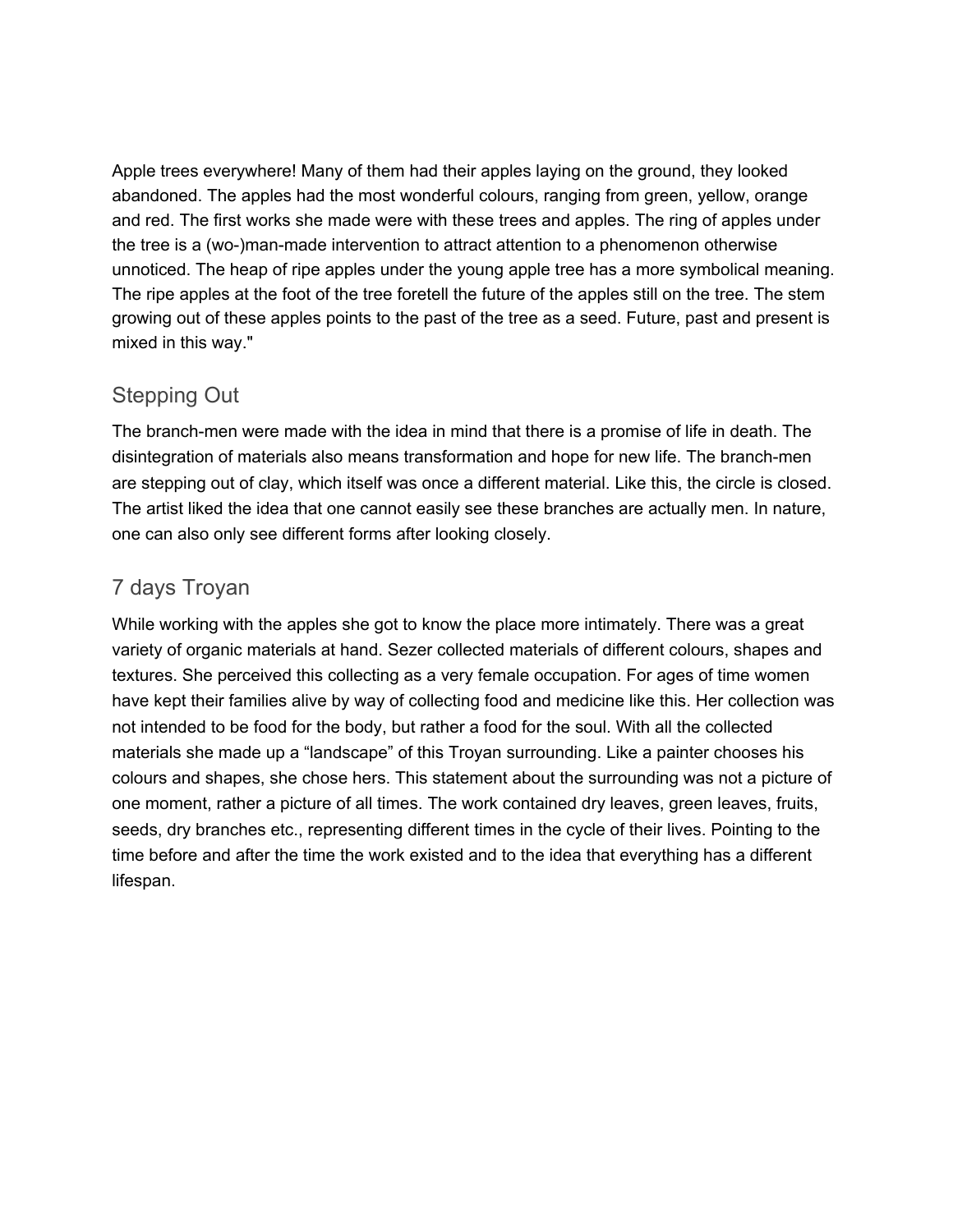

# All Time, Orange Flower-MSGSÜ, Osman Hamdi Saloon, İstanbul

This exhibition consisted of three works, two of which are shown here. The first one was a work about local identity called "All Times". This work used as material organic matter from the University's garden, which exists for a long time, but is barely noticed. Often Maria Sezer's intention is to attract attention to nature around

us that will not be noticed enough to her liking. She strongly believes that love for nature will raise awareness about ecological problems and reduce over-consumption. For this work, she gathered material from all the different trees and shrubs and designed a chain of interlocking circles. Like this, she pointed at the continuity and variety of natural life and its cycle of this garden. The materials were recycled after the exhibition.

The second work was called Orange Flower. It consisted of orange peels which were cut out into shapes of flowers around the "navel" in the peels. After that, they were dried. With these, the shape of a flower was created. The objective was to point at the commercial view we have of oranges; only good for consumption. Whereas the orange has such longer and also attractive life with many more aspects.

# <span id="page-4-0"></span>2003

<span id="page-4-1"></span>

## Practice Makes Perfect-Aesop's Friends, Gallery Apel, İstanbul

The writing that accompanied the exhibition: In my garden live a number of different frogs. The Warted frog (Bufo bufo), the Tree frog (Hyla arborea savingy) and the Marsh frog (Rana ridibunda ridibunda) are the types I get to see most. These frogs "sing" a deafening song, especially during summer nights.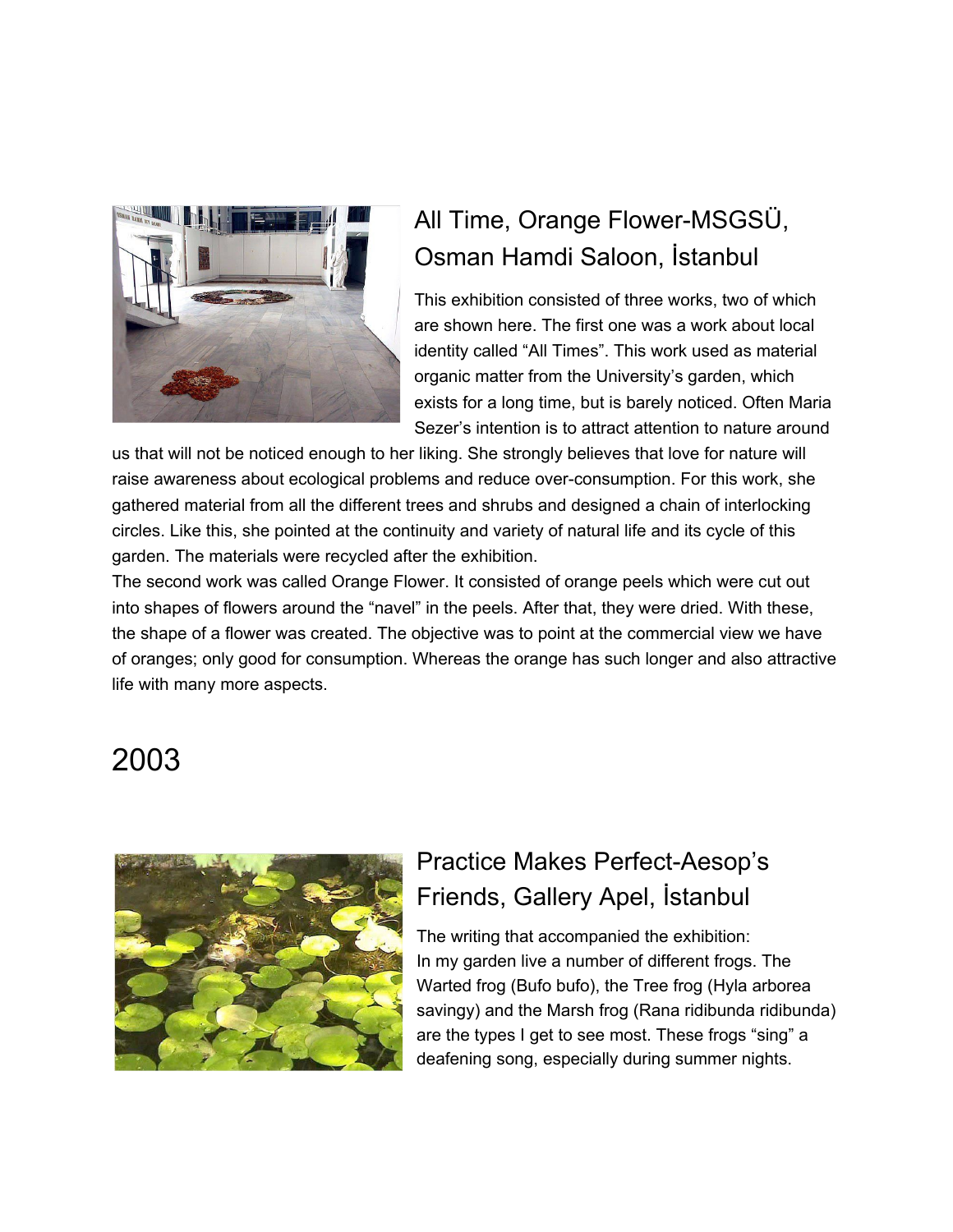And if one listens carefully, one can distinguish their seperate voices.

One morning early, when I was going around in my garden, I heard excited frog voices from the pond where a lot of Rana ridibunda ridibunda live. I quickly went there. Two male frogs were sparring. (I was sure they were males because I saw the little vocal balloons that only the males have).

I started to watch the frogs. They would not let go of each other, they were both attacking each other from a frontal position; face to face and also jumping on top of each other tryşng to hold on. The one at the bottom was trying to throw off the one on top with sudden movements or managing to escape by diving underwater. They were intimidating each other with their voices too. They seemed to be of the same strength, although the slightly darker one seemed a bit better at "getting on top".

When tired they rested a bit in the position they found themselves in, to continue as soon as they gathered their strength. Their movements were very sportive and elegant but I thought and the whole happening reminded me of the wrestlers at Kırkpınar.

My husband came and said; "Oh, they are mating, aren't they?", "No, it must be a territorial fight" I answered. Why would two frogs mate?

But after a while I did not feel so sure anymore, the subject was continuing to prod my mind, what were they doing really?

In order to find out, I decided to contact the Zoology Department of İstanbul University. There I met with Asst. Doc. Dr Cüneyt Kubanç, whom I asked for help. He agreed to see the film I had made of the incident. As soon as the film started he said; " Ahh,yes two Rana ridibunda ridibunda, both male". I was delighted, indeed it must have been a territorial fight!. "But," said Mr Cüneyt, "They are also taking up the mating position always means the frog on top must wrap his arms around the belly of the one at the bottom". He also told me a territorial fight is always fought face to face only. At the same time, homosexual (a strange word in this case) behaviour is seen a lot in the animal world. Since the strongest male animal is allowed to mate with all the females, the other males, for lack of better, seek solace with each other.

Than Mr Cüneyt said "Let's have a look at the inside of their thumbs. Frogs have three fingers at their front hands when the male is ready for mating, a small black almond shaped bump appears at the inside of the thumb". We started to look. It was not simple to get a view of the inside of their thumbs but finally, we managed. No black spot! This made us decide no real mating drive was the case.

As a conclusion, I decided that these two frogs were quarrelling and rehearsing. They were two boisterous youths in the process of how to both master a territory and a female. After all "Practice makes perfect"!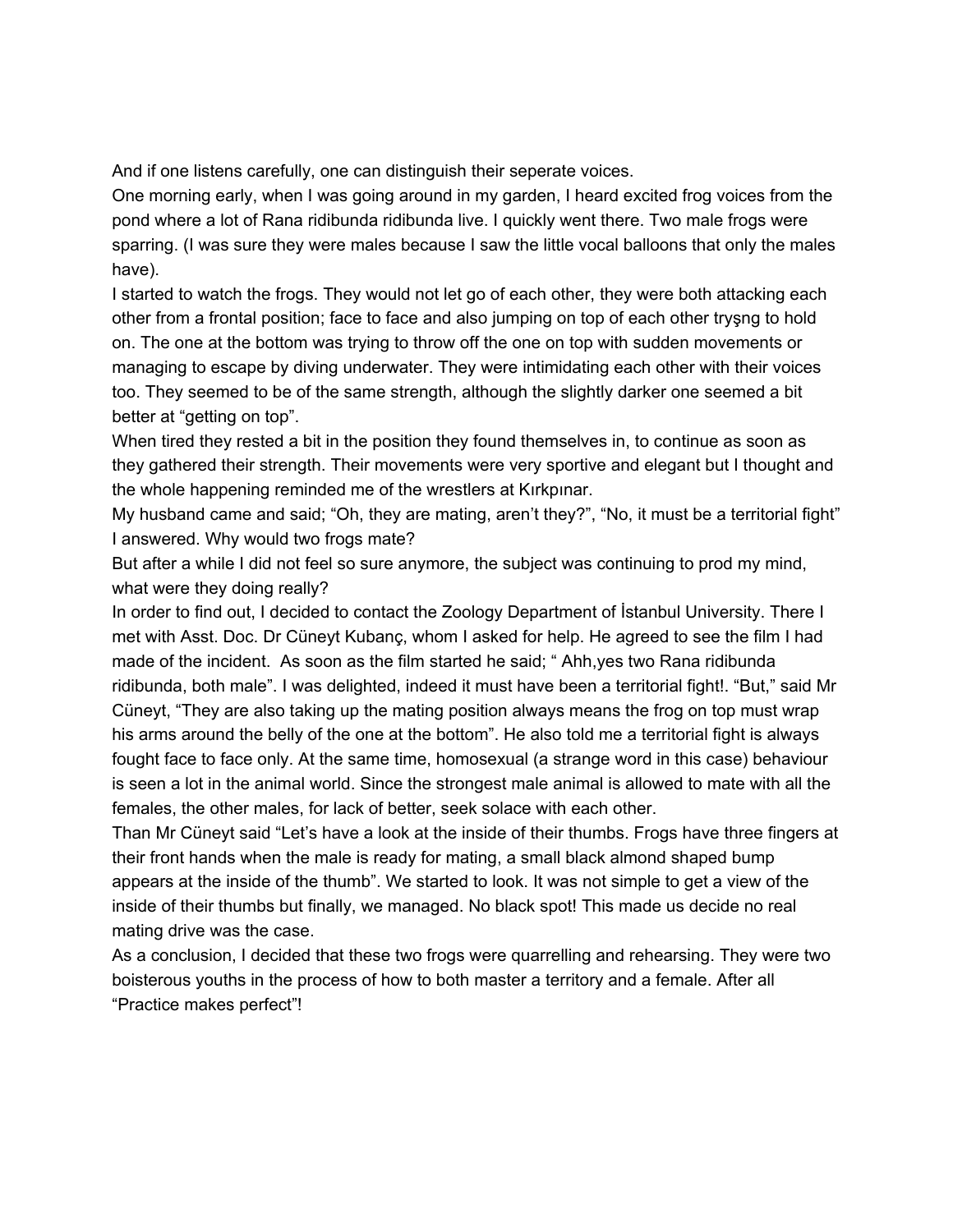<span id="page-6-0"></span>

## Videoist 2003, Kargart, İstanbul

"Real Time" is an installation with video projection; the classical Dutch flower still-life of the 17th century, where the underlying concept was often ephemerality, was mostly anachronistic; the flowers depicted has actually bloomed at different dates from each other throughout the year.

Maria Sezer's "Real Time" video-installation was a contemporary still-life that consisted of two parts. One of them was a video film, which depicted blooming flowers in an anachronistic way. The other, a book with dried flowers. That we are confronted with a dualism on the

concept of time is apparent. And one wonders, which part of this virtual an which part is real. Like the Dutch flower still-lifes, this work is a metaphor for the human condition.

<span id="page-6-1"></span>

## Families Only, Karşı Sanat Çalışmaları, İstanbul

"Timeless Tide" is a film that laments the premature loss of beloved family members due to war. Compassion grows out of experienced fear. In order to ward off the threat of such a loss, by writing their names onto the beach of Morto Bay at the tip of the Gallipoli Peninsula and watching the names be washed away by the tide, Maria Sezer went through the ritual of imaginary personal loss of men of

different nationalities that died during the Gallipoli war.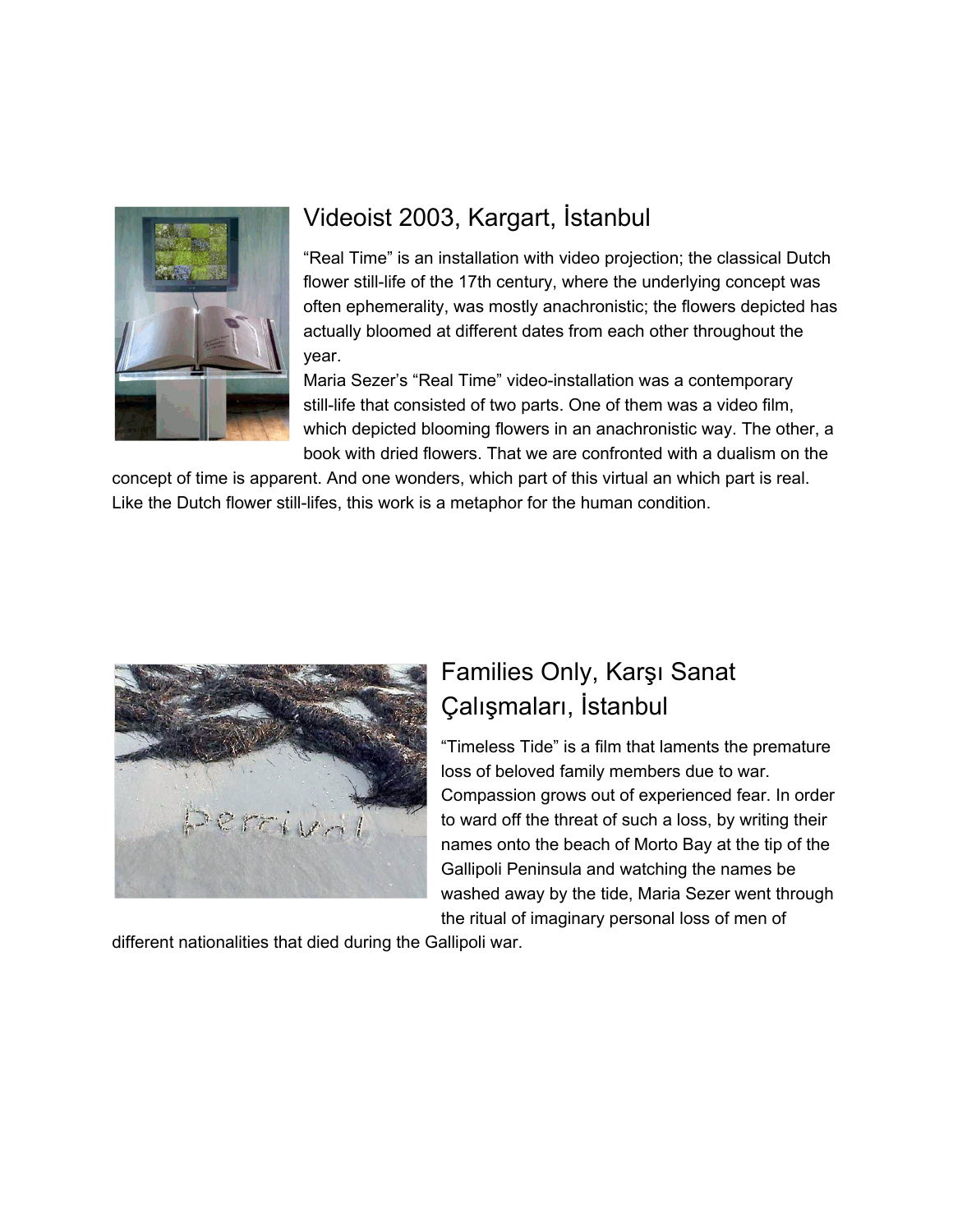<span id="page-7-0"></span>

## Change-3rd International Terracotta Symposium of Eskişehir

When Maria Sezer participated in this symposium, she made a monument in the Ulu Önder Park, a park in one of the city's residential area. The monument consists of a half circle of higher and lower walls with a semi-circular cylindrical structure placed in the middle.

The walls are slightly leaning outward or inward of the circle. On some of them are silhouettes or parts of

silhouettes of people. The silhouettes are made up by plants pressed into the clay of the bricks at the bisque stage. The semi-circular cylindrical structure, which is also leaning to one side, has a sundial on top.

Working with the clay and thinking about the power of earth as a life-giver and life storer too, she started to press natural materials into clay and fire these pieces. Instead of painting clay and motifs from nature onto bodies, clay was made into bricks, which made up parts of terracotta dwellings, either for the living or the dead. When asked to make a work in Eksişehir in 2003, this fitted very well into her state of mind at that time. Working in a different place invited her to make "place-specific" work. Work that dwells on local identity. Looking at the past and present of Eskişehir one finds out about the tradition of brick making and other terracotta factories will be chimneys and rounded oven doors. She decided to combine the passage of time with locality and made a structure which included a sundial. The structure exists of parts of brick structures which have human form outlines made up of natural materials pressed into the bricks. The structure is reminiscent of brick factories' building parts.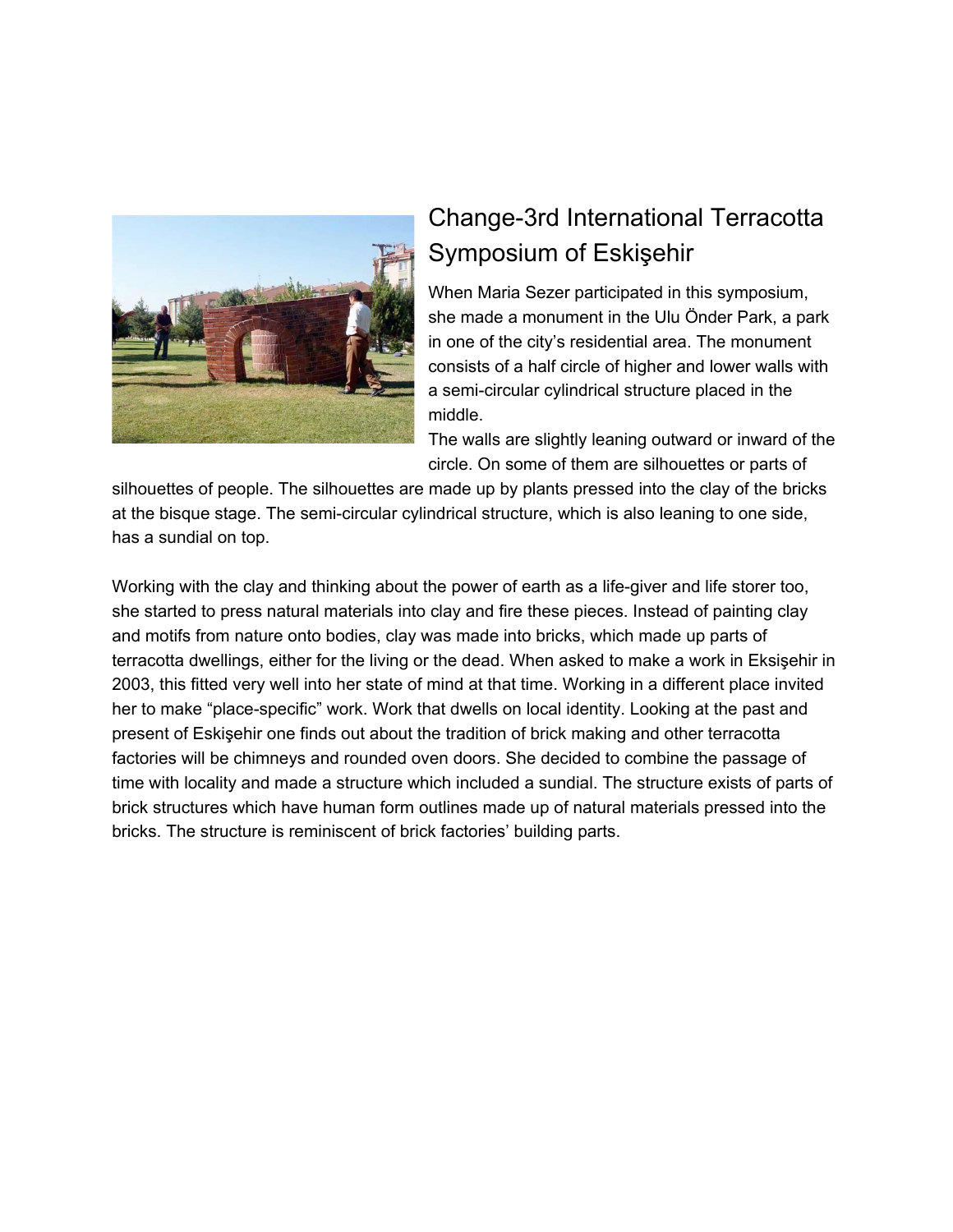### What's Missing-Karşı Sanat Çalışmaları, İstanbul

"Let my last cover be like this"



This installation was made up of shrouds woven from fragile, organic, gradually disintegrating materials. Fragrant materials like lavender and sage were used.

The shrouds had the silhouette of a human being, one amorph and one regular pattern woven into them. The amorph representing organic life, the regular pattern and the weft, the continuity of life.

The installation was made up by hanging two shrouds on opposite walls. Between them, on the ground, was laying a rolled up shroud. On the floor, between the hung up and rolled up shrouds, the ground was covered with organic materials. When walked over these, the crushed material gave off its scent and disintegrates further. Where people walk a path slowly came into existence.

# <span id="page-8-0"></span>2001



# Voices of the Nation-Karşı Sanat Çalışmaları, İstanbul

For the exhibition called "Yurttan Sesler" (freely translated as "Voices from the Nation"), Maria Sezer covered the walls and the floor of the room with clay. On the walls, she painted silhouettes of people filled in with motifs of nature.

Except for a path, the floor was totally covered with a thick layer of clay. In the clay, there were human bodies, silhouettes outlined by means of a bump-line. Inside these silhouettes, names of the different people that through the ages have lived in Anatolia were written. Even if we can't hear the voices of these people anymore, they are still part of this nation.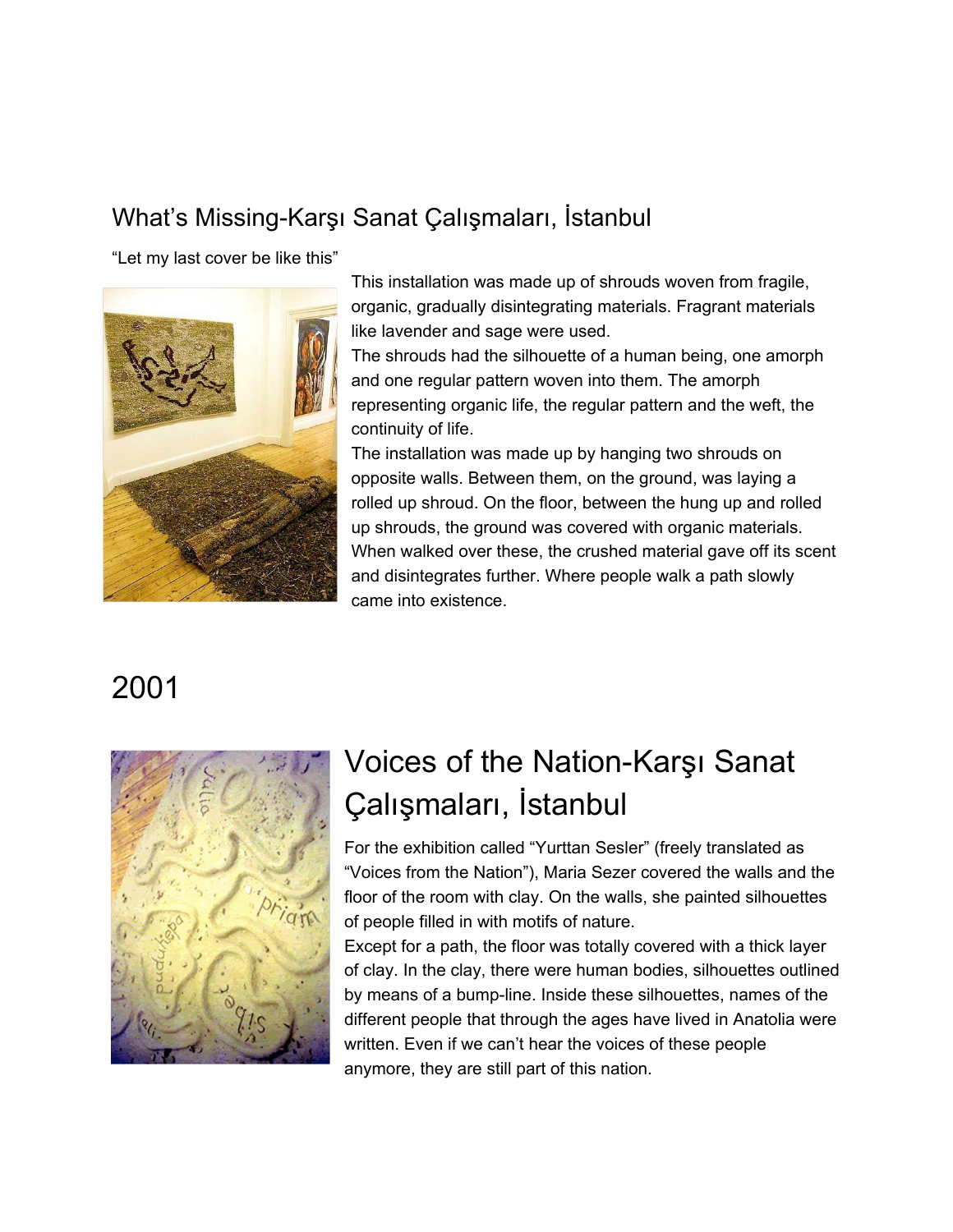### <span id="page-9-1"></span><span id="page-9-0"></span>Belonging-Elhamra Gallery, İstanbul

One of the first installations Sezer made. Its name was "Belonging", or "Ait" in Turkish. After our death, where does our material go? What do we become part of? This was her question for the exhibition called "Local Produce" (in Turkish "Yerli Malı"). For this exhibition she carved one-word sentences in limestone rocks of between ca. 30 to 80 cm length. Each sentence meaning the equivalent of I am your son, grandfather, aunt and so forth. One stone for all the members on can think of as family. An example would be "oğlunum", which means "I am your son". Although she is not religious, the religious term, "for you are dust, and to dust, you shall return" can easily be read in this work. The stones were arranged in such a way as to make a path through them in the room where they were exhibited. The path intended to symbolize the pathway through life and the inevitability of death.

<span id="page-9-2"></span>

### From Canvas to Earth-Bodrum **Castle**

For this exhibition, Maria Sezer has made structures that resemble parts of buildings. These structures might have been used for the living or the dead. The structures are made of familiar-looking clay bricks and look as if, because of age, are partly sinking into the ground and, like that, becoming part of the material they were originally made of again. On the walls of the structures, one can see imprints

resembling fossils of organic materials like seedpods, branches pine needles and flowers. The imprints make up outlines of parts of human bodies that are passively floating through the walls as if decomposing into the clay. Here we find clay, traces of plant and human life fused into one, like the blueprint for life. Made visible is the memory of the past and the promise of future life in clay, the flux of the state materials get in through time. At one time clay, another time plant, another time again human form, here all are pressed into one.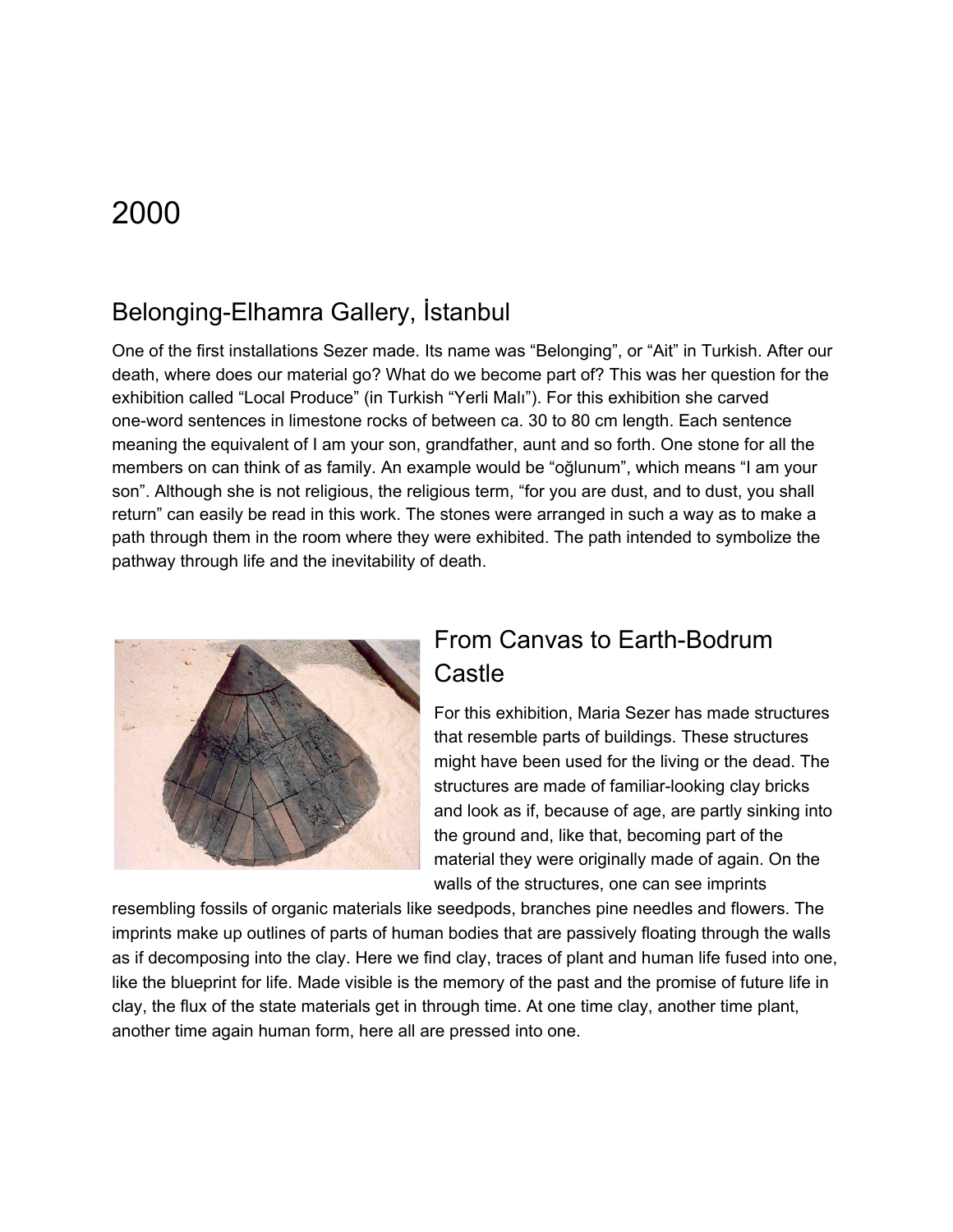<span id="page-10-1"></span><span id="page-10-0"></span>

### Nelli Sanat Evi, İstanbul

This exhibition consisted of etchings and an installation sculpture with the subject matter disintegration as a source of new life.

<span id="page-10-2"></span>

### CRR-Natura Non-Facit Saltus, İstanbul

At first glance, Maria Sezer's series of paintings resemble naturalistic "water landscapes". Upon closer inspection, these paintings reveal more than reproductions of nature. Nature has been observed and was the source of inspiration for this body of work. Elements of nature have been used to create new compositions. While these compositions may not exist as such, we would not be surprised to find them in nature one day; invisible but recognizable.

The artist has continued to use heaps of decomposing matter and rootlike shapes seen in her earlier works. In this series, the

heaps and rootlike structures have disintegrated. They fall apart, change shape, regroup, flow, turn upside down to form cloudlike shapes in the water. Perhaps this can be seen as different stages in the process of the metamorphosis of matter.

Heaps, spirals, clusters and newly born have found specific places; water and air. Full organic-like material, the elements float, hang, lurk under and on top of the water's surface and in the air. Do water and air generate organic matter or is it the other way around?